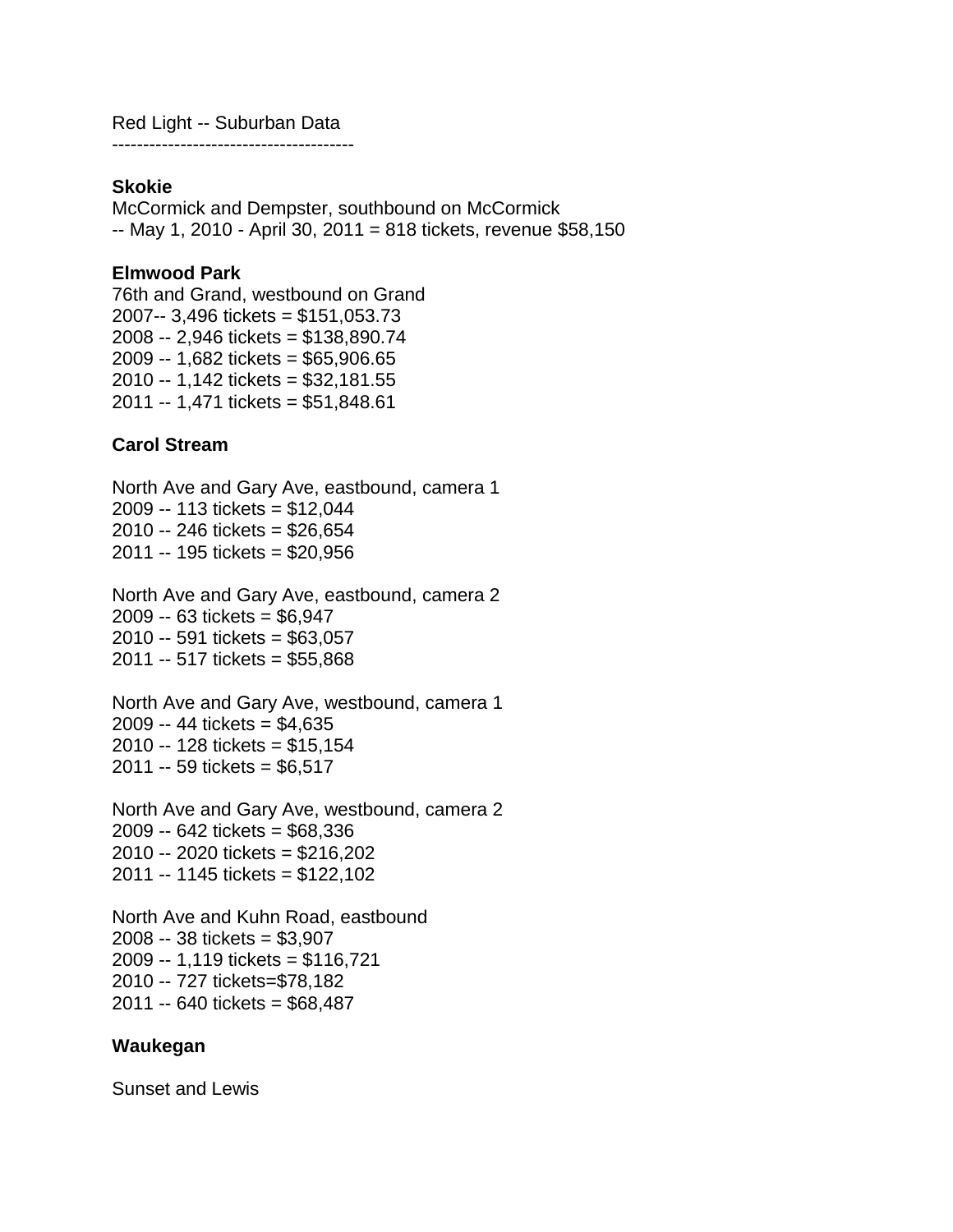2008 -- 3,268 tickets 2009 -- 902 tickets 2010 -- 391 tickets 2011 -- 252 tickets \*\$425, 045 revenue collected from 2008-2011 Lewis and Glen Flora 2008 -- 2,234 tickets 2009 -- 1,326 tickets 2010 -- 505 tickets 2011 -- 29 tickets \*\$401, 072 revenue collected from 2008-2011 Grand and Green Bay 2008 -- 4,009 tickets 2009 -- 5,784 tickets 2010 -- 4,347 tickets 2011 -- 3,311 tickets \*\$249,674 revenue collected from 2008-2011 Green Bay and Belvidere 2008 -- 3,477 tickets 2009 -- 3,485 tickets 2010 -- 1,477 tickets 2011 -- 1,434 tickets \*\$190, 087 revenue collected from 2008-2011 **Lisle**  Maple and Route 53 2008 -- 1,036 tickets 2009 -- 781 tickets 2010 -- 1,332 tickets 2011 -- 906 tickets Ogden and Yackley, westbound 2008 -- 511 tickets 2009 -- 680 tickets 2010 -- 445 tickets 2011 -- 191 tickets Ogden and Yackley, eastbound 2008 -- 393 tickets 2009 -- 481 tickets 2010 -- 910 tickets 2011 -- 593 tickets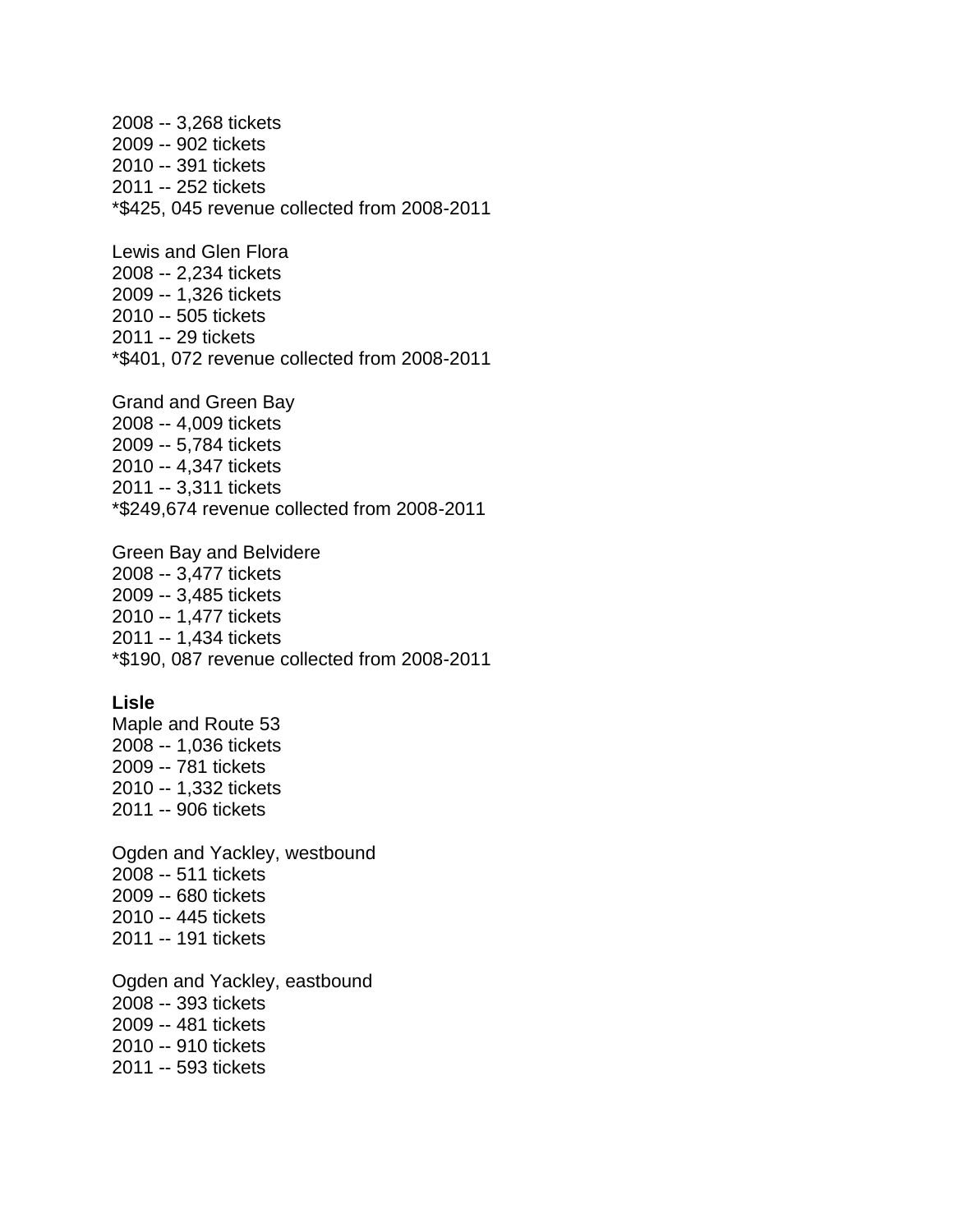Total revenue collected from 3 intersections combined: 2008 -- \$109,569 2009 -- \$68,568 2010 -- \$87,651 2011 -- \$46,348

# **Algonquin**

Huntington Drive and Randall Road 2009 -- 2,500 tickets 2010 -- 1,496 tickets 2011 -- 1,355 tickets

Route 62 and Route 31 2009 -- 928 tickets 2010 -- 357 tickets 2011 -- 406 tickets

Randall Road and Algonquin Road, northbound on Randall Road 2009 -- 2,499 tickets 2010 -- 1,595 tickets 2011 -- 1,340 tickets

Randall Road and Algonquin Road, westbound on Algonquin 2009 -- 1,201 tickets 2010 -- 1,891 tickets 2011 -- 1,387 tickets

Total revenue collected for all intersections: 2009-2010 -- \$681,964 2010-2011 -- \$433, 363 2011-2012 -- \$257,893 (ytd)

### **Highland Park**

Park Ave (west) and U.S. Route 41 2010-- 5,064 tickets=\$328,071.62 \*camera installed for 6 months during 2010 2011-- 5,419 tickets=\$487,295 \*camera was shut down for 3 months during 2011

### **Palatine**

Illinois and Plum Grove 2008 -- 1,244 tickets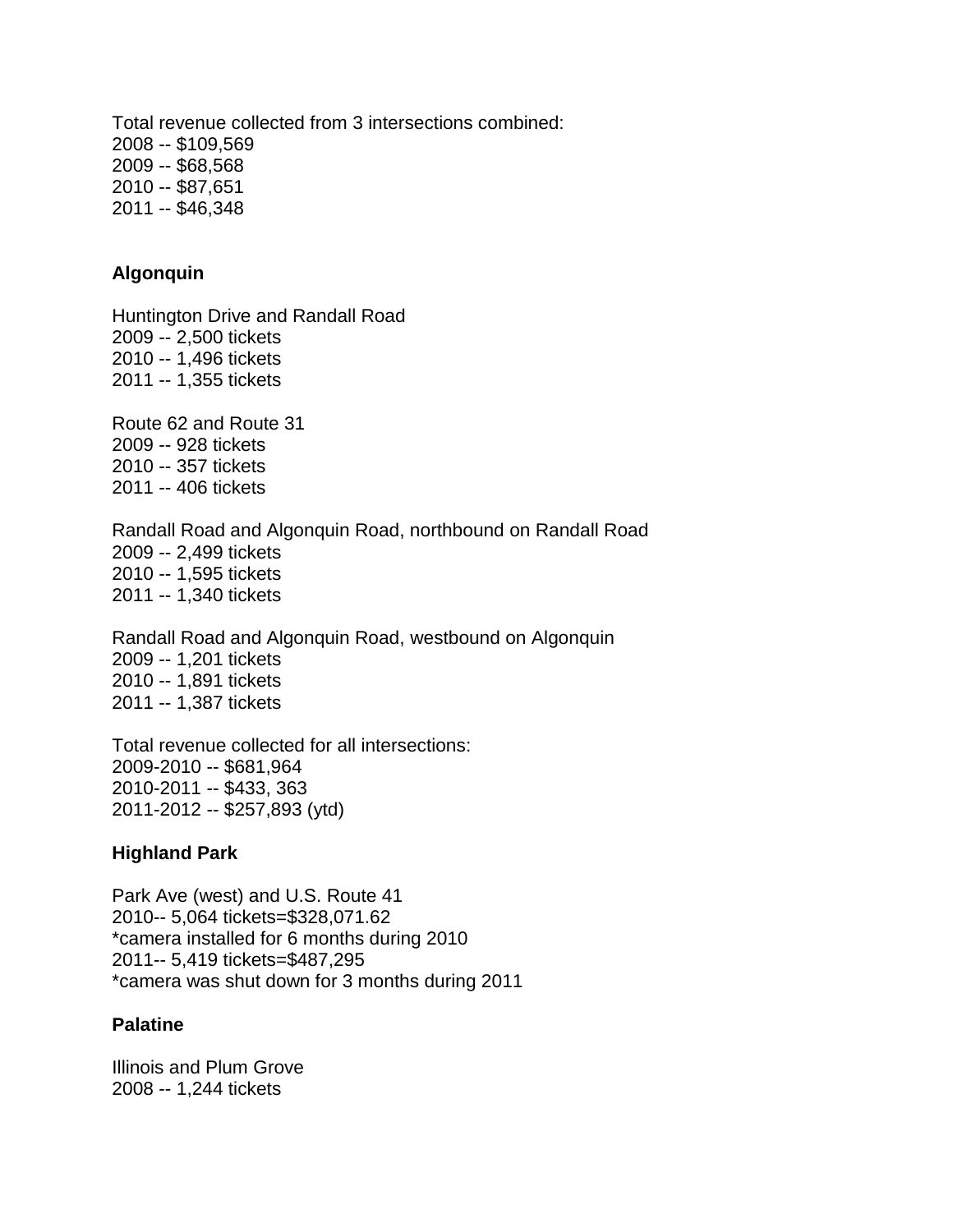2009 -- 652 tickets 2010 -- 534 tickets 2011 -- 300 tickets Palatine and Northwest Highway 2008 -- 575 tickets 2009 -- 1,308 tickets 2010 -- 2,408 tickets 2011 -- 1,618 tickets Rand and Hicks 2008 -- 768 tickets 2009 -- 1432 tickets 2010 -- 1178 tickets 2011 -- 1676 tickets Rand and Dundee 2009 -- 9,312 tickets 2010 -- 0 tickets 2011 -- 1,040 tickets

Total revenue from all intersections: 2008 -- \$100,864 2009 -- \$628,644 2010 -- \$184,585 2011 -- \$155,003

### **Forest Park**

Roosevelt and Des Plaines, northbound 2008 -- 561 tickets 2009 -- 1,249 tickets 2010 -- 926 tickets 2011 -- 538 tickets

Roosevelt and Harlem, southbound 2008 -- 1,474 tickets 2009 -- 2,843 tickets 2010 -- 1001 tickets 2011 -- 266 tickets

Roosevelt and Harlem, eastbound 2008 -- 758 tickets 2009 -- 2,173 tickets 2010 -- 815 tickets 2011 -- 131 tickets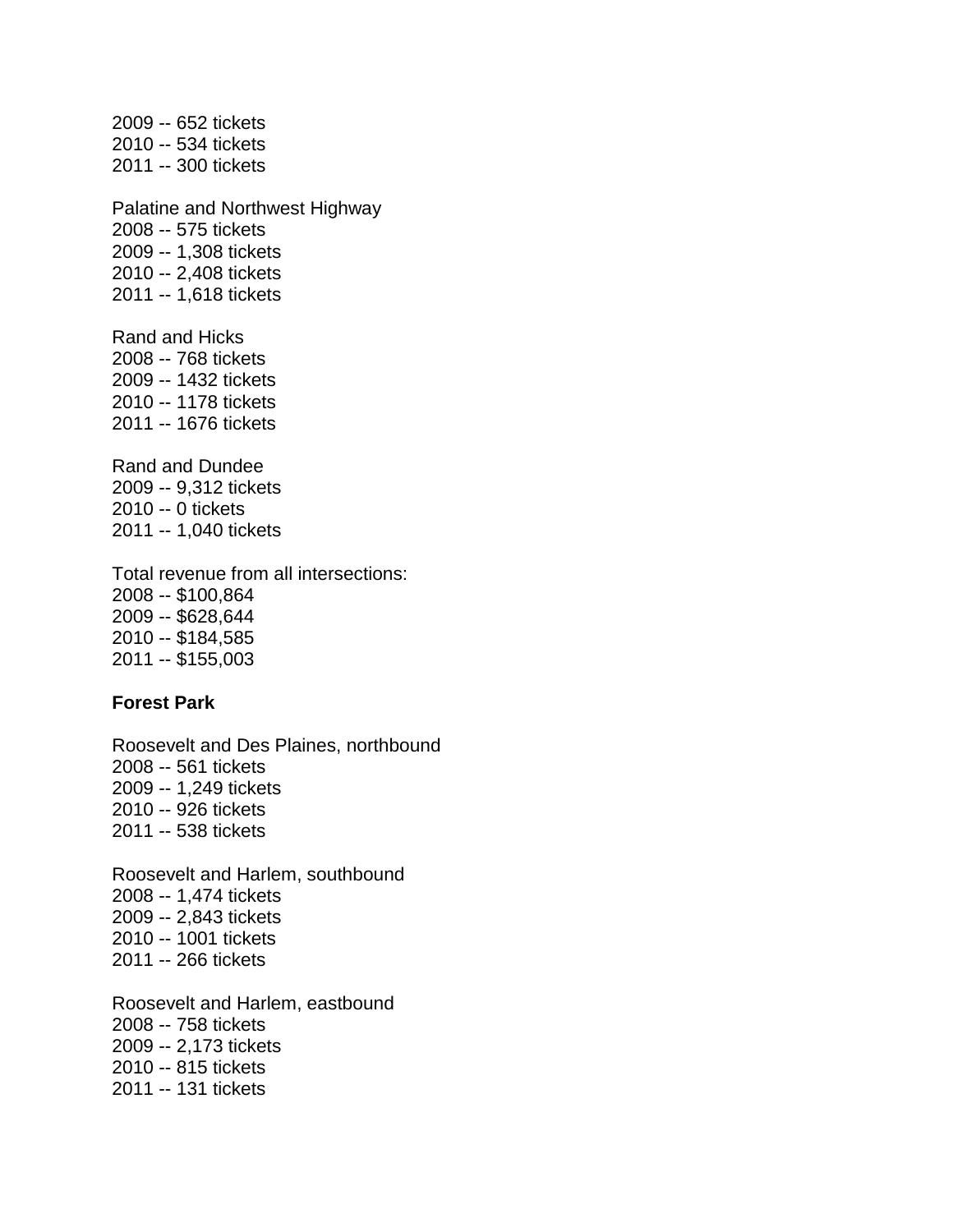Total revenue for all intersections: 2008 -- \$39,429 2009 -- \$259,352 2010 -- \$75,852 2011 -- \$13,935

## **Berwyn**

Harlem and Ogden 2008 -- 1,896 tickets 2009 -- 3,262 tickets 2010 -- 1,457 tickets 2011 -- 0 tickets Cermak and Ridgeland Ave

2008 -- 1,199 tickets 2009 -- 667 tickets 2010 -- 433 tickets 2011 -- 214 tickets

Cermak and Harlem 2008 -- n/a 2009 -- n/a 2010 -- n/a 2011 -- 15, 837 tickets

Harlem and Ogden /Cermak and Ridgeland 2008 - \$117, 431 2009 -- \$118, 989 2010 -- \$70,578 2011 -- \$359

Cermak and Harlem Revenue 2011 -- \$817,001

#### **Markham**

159th St and Harlem 2010 -- 4,190 tickets = \$103,813 2011 -- 3,437 tickets = \$66,110

## **Oak Forest**

159th St and Cicero Jan 2012--11 tickets 2011-- 252 tickets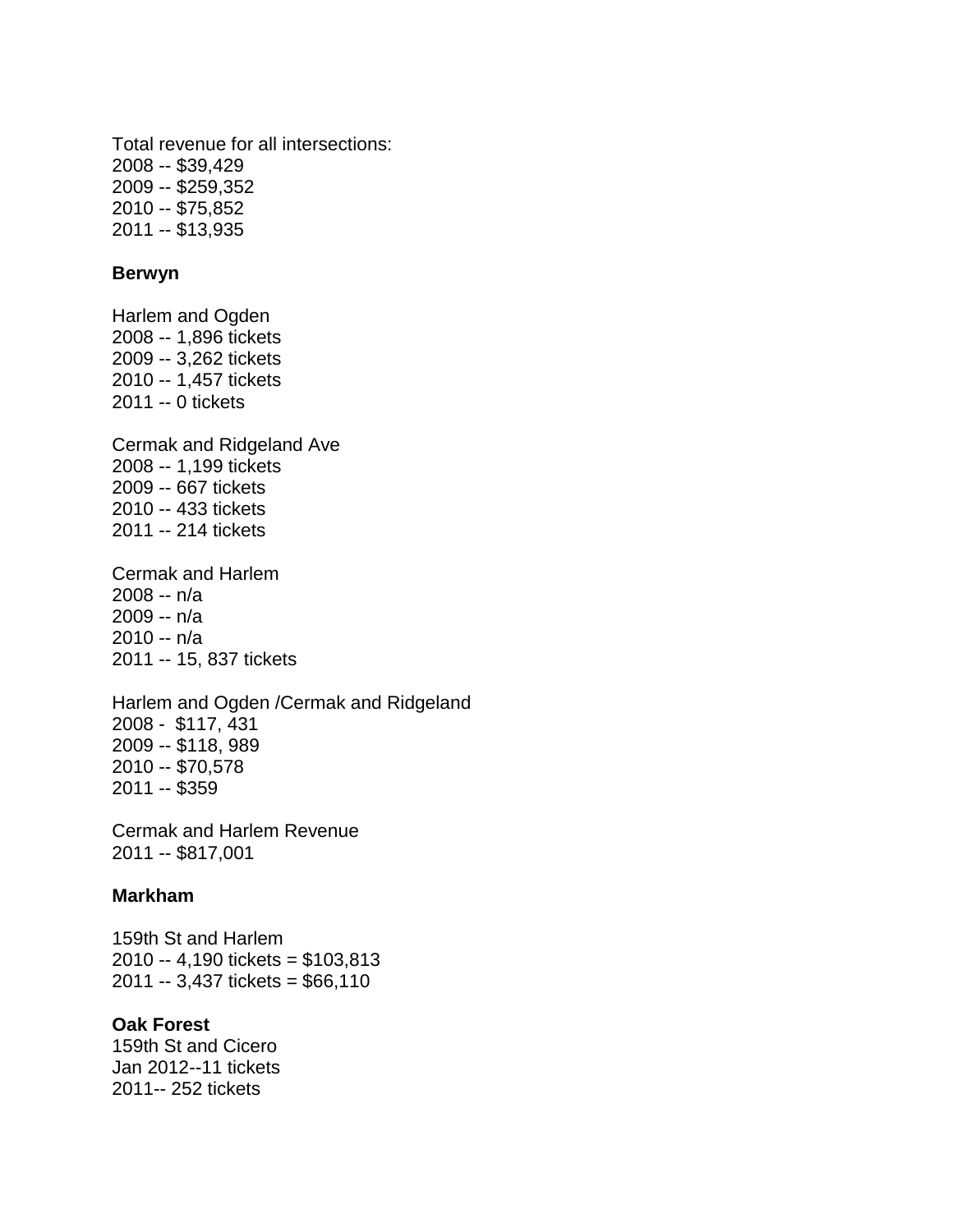2010--535 tickets 2009--890 tickets 2008--548 tickets

167th St and Cicero Jan 2012--21 tickets 2011--524 tickets 2010--354 tickets 2009--1523 tickets 2008--936 tickets

Total revenue for all intersections: Jan 2012--\$3,100 2011--\$40,100 2010--\$92,820 2009--\$161,460 2008--\$102,140 total: \$399,620

### **Des Plaines**

Rand Rd and Golf Rd (eastbound and westbound) 2011--8745 tix--\$434,500.80 revenue

#### **Naperville**

Route 59 and Diehl Rd 2009--1254 tickets 2010--4171 tickets 2011--953 tickets

Rt 59 and N Aurora Rd 2009--9808 tickets 2010--8744 tickets 2011--3549 tickets

US 34/Ogden Ave and Aurora Ave 2009--345 tickets 2010--2002 tickets 2011--431 tickets

Total revenue for all intersections: 2009-- \$81,182.15 2010-- \$1,099,405.28 2011-- \$1,246,835.31 2012-- \$543,531.79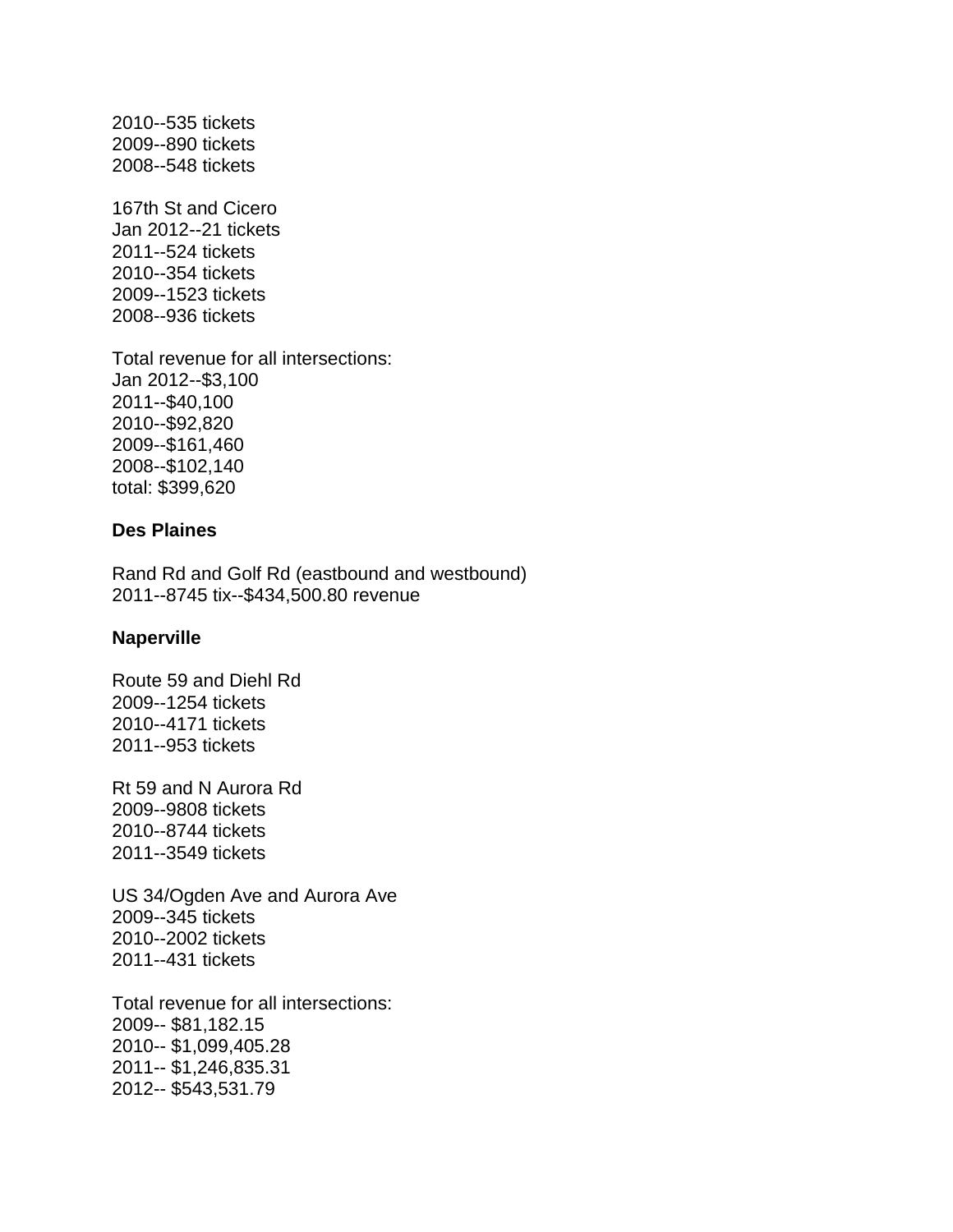#### **Oak Lawn**

Cicero and 95th St, eastbound 2007--144 tickets--\$14,583 2008--2956 tickets--\$317,988 2009--4035 tickets--\$430,252 2010--3074 tickets--\$330,585 2011--2987 tickets--\$317,178 2012--32 tickets--\$3,235

Ridgeland Ave and 95th St 2008--47 tickets--\$5,452 2009--215 tickets--\$23,770 2010--320 tickets--\$34,501 2011--341 tickets--\$36,830 2012--2 tickets--\$200

Cicero Ave and 95th St, northbound 2007--89 tickets--\$9,685 2008--5749 tickets--\$613,475 2009--3423 tickets--\$362,618 2010--3331 tickets--\$361, 485 2011--2767 tickets--\$294,532 2012--26 tickets--\$2,643

Southwest Highway and 97th St 2007--916 tickets--\$96,661 2008--1701 tickets--\$177,934 2009--857 tickets--\$91,278 2010--654 tickets--\$70,233 2011--630 tickets--\$66,231 2012--3 tickets--\$307

Oak Lawn Revenue Totals Cicero Ave/95th St, eastbound 2007-2012=\$1,414,821

Ridgeland and 95th St 2008-2012=\$100,753

Cicero Ave and 95th St, westbound 2007--2012=\$1,644,138

Southwest Hwy and 97th St 2007--2012=\$502,644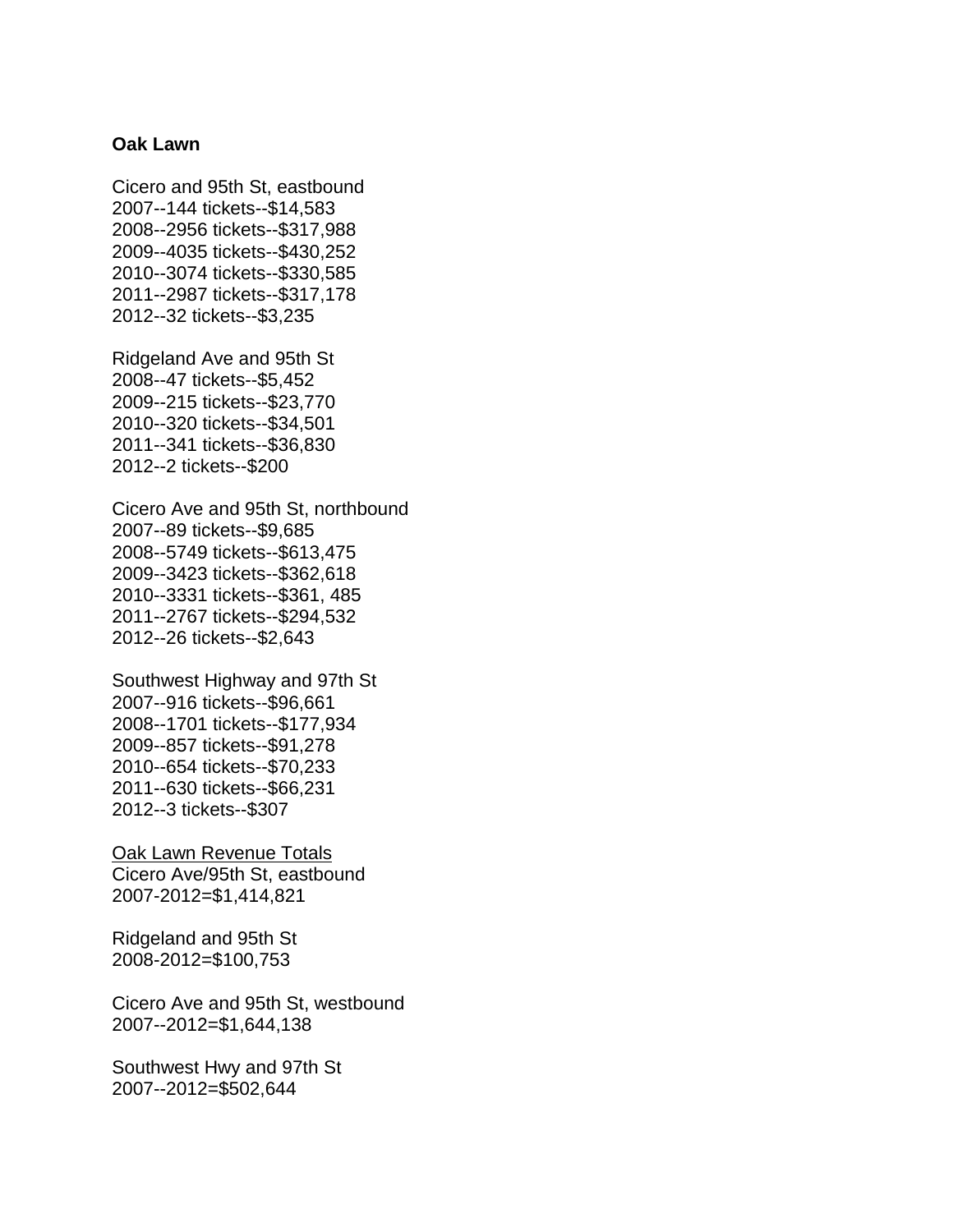#### **Bellwood**

St Charles and 25th St 2007--5 tickets--\$700 2008--11 tickets--\$1,040 2009--223 tickets--\$23,770 2010--445 tickets--\$45,132 2011--590 tickets--\$59,486

Washington and 25th St 2007--10 tickets--\$807 2008--8 tickets--\$903 2009--420 tickets--\$43,732 2010--1020 tickets--\$104,887 2011--829 tickets--\$83,744

Harrison and 25th St\*\* 2007--9222 tickets 2008--9006 tickets 2009--5959 tickets 2010--8019 tickets 2011--5264 tickets \*\*revenue data was not available

### **Maywood**

St. Charles Rd and 9th Ave, eastbound 2009--488 tickets 2010--373 tickets 2011--0 tickets 2012--0 tickets

1st Ave and Harrison St, southbound 2010--1030 tickets 2011--2755 tickets 2012--23 tickets (ytd)

1st Ave and Chicago Ave, southbound 2010--136 tickets 2011--529 tickets 2012--26 tickets (ytd)

Total revenue for all intersections: 2010--\$13,070